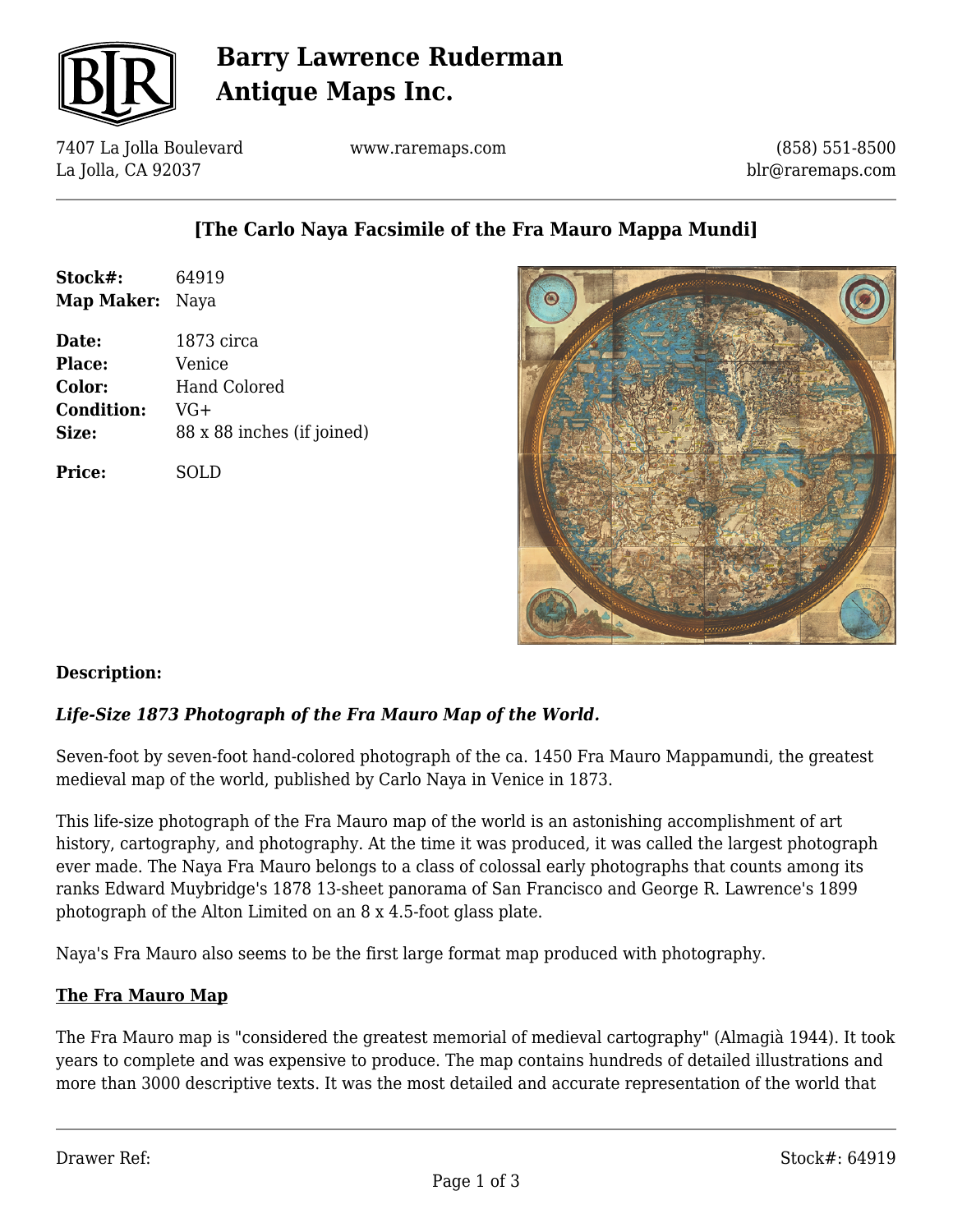

# **Barry Lawrence Ruderman Antique Maps Inc.**

7407 La Jolla Boulevard La Jolla, CA 92037

www.raremaps.com

(858) 551-8500 blr@raremaps.com

## **[The Carlo Naya Facsimile of the Fra Mauro Mappa Mundi]**

had been produced up until that time. As such, the Fra Mauro map is considered one of the most important works in the history of cartography. It marks the end of Bible-based geography in Europe and the beginning of embracing a more scientific way of making maps, placing accuracy ahead of religious or traditional beliefs. In a sense the Mauro map is the anti-Mercator projection map; Africa is at the top of the map, and Europe is at the bottom. In terms of square-footage, Africa and Asia dominate the image.

The map embodies the breadth of knowledge that was known to Medieval mapmakers and explorers. Interestingly, much of the novel information present on the map was lost to early modern cartographers when printed Ptolemy atlases proliferated in the last decades of the 15th century, replacing the manuscript Mappa Mundi tradition. The Fra Mauro map includes, among other items, the following important cartographic information:

- The Indian Ocean is shown "open", with a sea transit below southern Africa connecting it with the Atlantic. This was not rediscovered until Vasco da Gama's 1497-'99 sea voyage to India.
- The Indian Ocean likewise connects to the Pacific Ocean.
- Madagascar is possibly shown and labeled "DIAB". The first official record of a European seeing Madagascar was Diogo Dias in 1500.
- A large river is shown stretching far into the interior in southern Africa, possibly representing the Zambezi. The river is labeled: "flume xebe"
- The Tigris, Indus, Ganges, Yellow, and Yangtze Rivers are depicted.
- Japan is shown "Ixola de cimpagu". This is the first known Western depiction of Japan.
- The Korean Peninsula is illustrated.

Ironically, though Fra Mauro was superseded by Ptolemy at the end of the 15th century, he wrote on the map about the ways in which he was improving upon what Ptolemy had done more than 1000 years earlier:

*I do not think it derogatory to Ptolemy if I do not follow his Cosmografia, because, to have observed his meridians or parallels or degrees, it would be necessary in respect to the setting out of the known parts of this circumference, to leave out many provinces not mentioned by Ptolemy. But principally in latitude, that is from south to north, he has much terra incognita, because in his time it was unknown.*

The notes on the map provide a wealth of information about geographical knowledge in the 15th century. A typical note, in this case for England, is translated to English as:

*Note that in ancient times Anglia [England] was inhabited by giants, but some Trojans who had survived the slaughter of Troy came to this island, fought its inhabitants and defeated them; after*